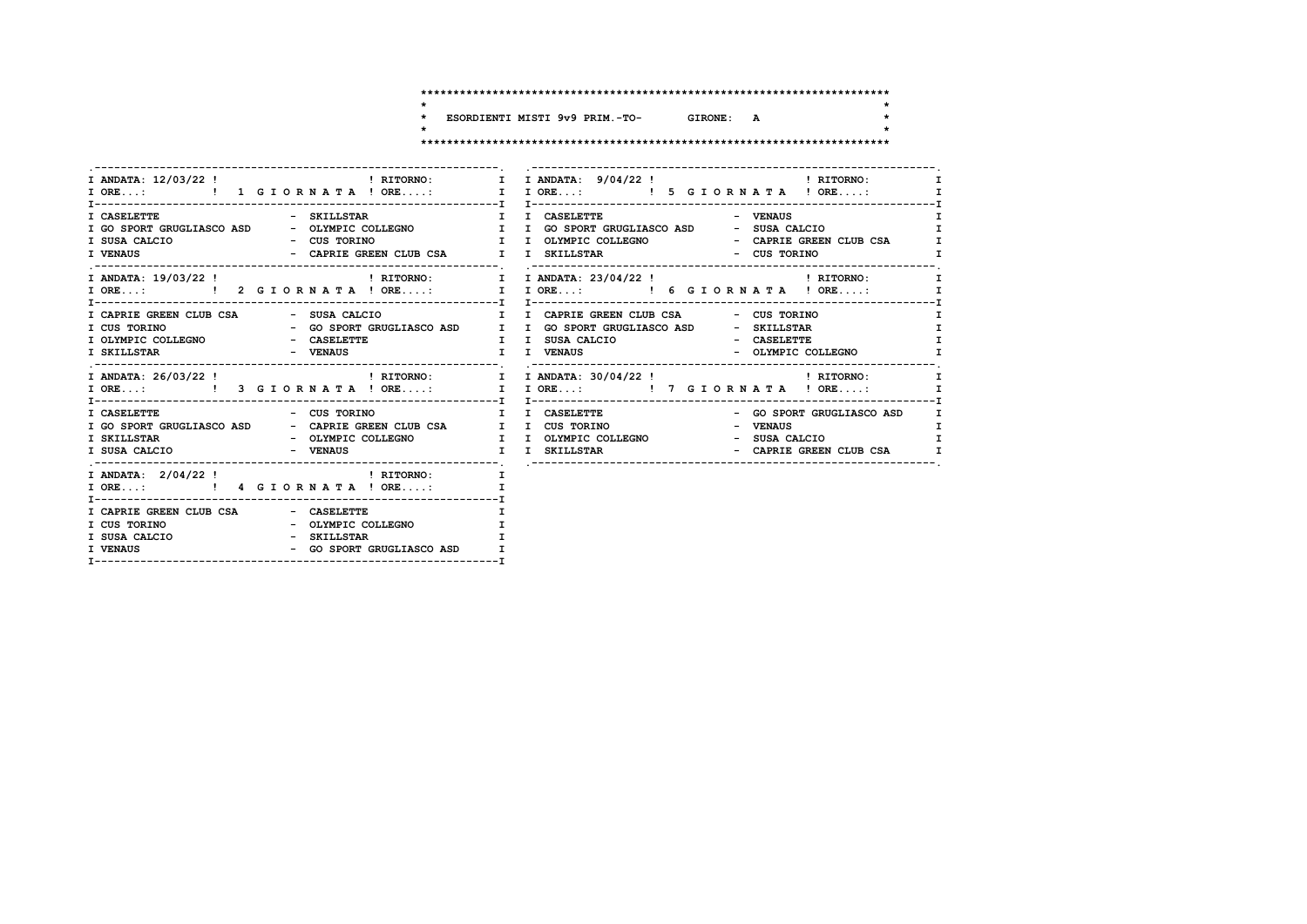|                                                                  | ** ELENCO CAMPI DA GIOCO **                            |                   |                                     |  |
|------------------------------------------------------------------|--------------------------------------------------------|-------------------|-------------------------------------|--|
| COMITATO<br>PIEMONTE V.AOSTA   ** ESORDIENTI MISTI 9v9 PRIM.-TO- | <b>GIRONE: A</b>                                       |                   |                                     |  |
|                                                                  |                                                        |                   |                                     |  |
| <b>SOCIETA'</b>                                                  | CAMPO   DENOMINAZIONE CAMPO           LOCALITA ' CAMPO |                   | ORA   INDIRIZZO                     |  |
|                                                                  |                                                        |                   |                                     |  |
| <b>CASELETTE</b>                                                 | 145   PIERO GHIROTTO                                   | <b>CASELETTE</b>  | 14:15   VIA SANT'ABACO, 3           |  |
| GO SPORT GRUGLIASCO ASD                                          | 1397   PRIVATO "FABBRICHETTA"                          | <b>GRUGLIASCO</b> | 17:30   CORSO MARTIN LUTHER KING, 8 |  |
| SUSA CALCIO                                                      | 928   MARIO QUAGLINO                                   | SUSA              | DOM   10:30   REGIONE PRIORALE, 34  |  |
| <b>VENAUS</b>                                                    | 582   COMUNALE                                         | <b>VENAUS</b>     | 16:30   VIA CIRCONVALLAZIONE 14     |  |
| CAPRIE GREEN CLUB CSA                                            | 725   COMUNALE                                         | <b>CAPRIE</b>     | 14:30   VIALE KENNEDY, 32           |  |
| CUS TORINO                                                       | 1124   SINTETICO "ATI CUS"                             | <b>GRUGLIASCO</b> | 15:00   VIA MILANO 61               |  |
| OLYMPIC COLLEGNO                                                 | 208   ALLENDE                                          | <b>COLLEGNO</b>   | 15:00   VIA TAMPELLINI 41           |  |
| SKILLSTAR                                                        | 1202   COMUNALE                                        | TORINO            | 16:00   VIA SERVAIS, 200/3          |  |
|                                                                  | ______ ______________________                          |                   |                                     |  |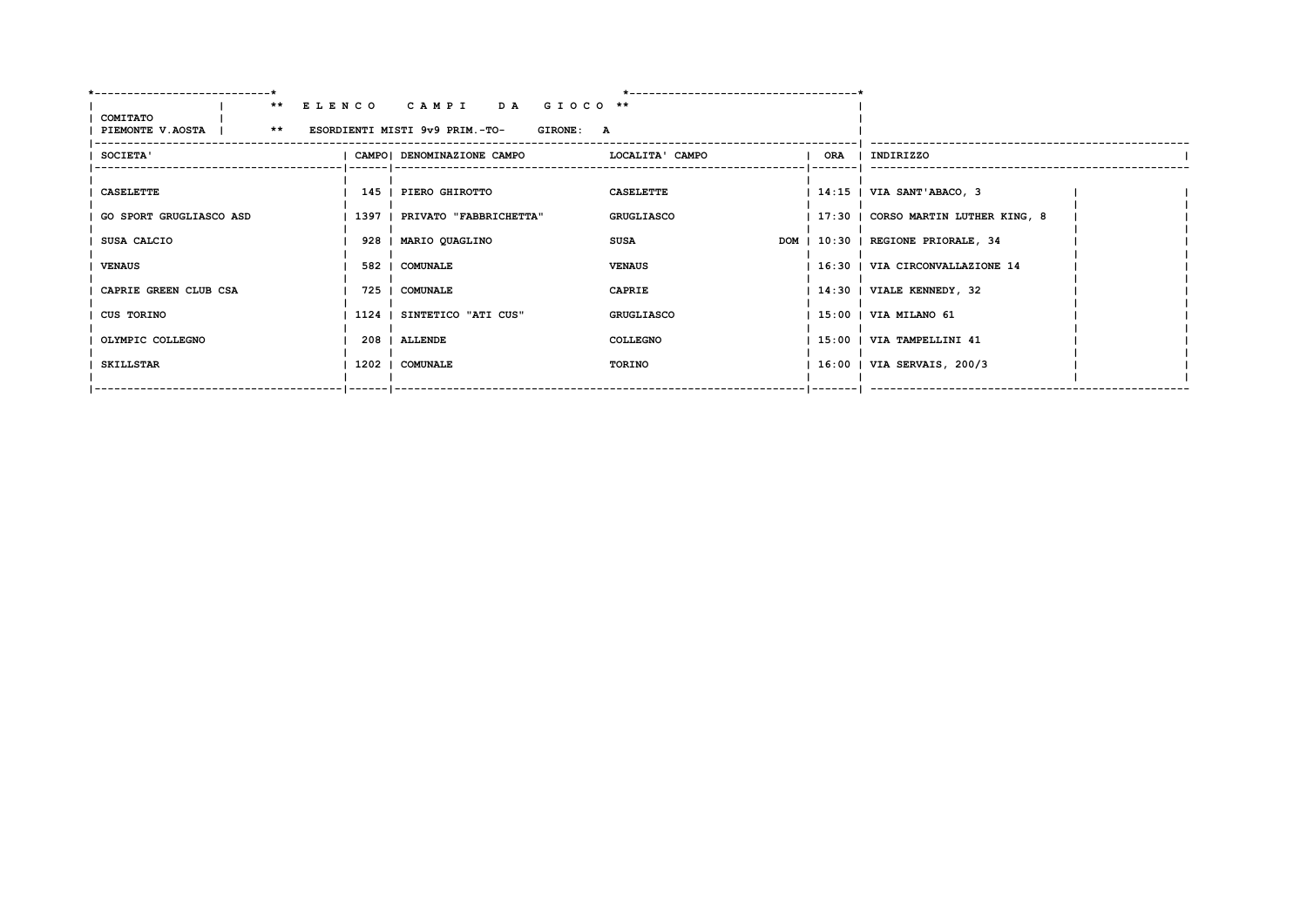$\star$ 

 $\star$ 

 $\star$ 

ESORDIENTI MISTI 9v9 PRIM.-TO- GIRONE: B  $\star$  $\ddot{\phantom{0}}$ 

| <b>I VENARIA REALE</b>                                                                        |                                                             | I<br>- CIT TURIN LDE sq.B I<br>I<br>- SANMAURO<br>- SPAZIO TALENT SOCCER TI I VENARIA REALE THE REACTO LEINI<br>I                                                                                                        |
|-----------------------------------------------------------------------------------------------|-------------------------------------------------------------|--------------------------------------------------------------------------------------------------------------------------------------------------------------------------------------------------------------------------|
|                                                                                               |                                                             | I ORE:  1 I ORE:  1 I ORE:  1 I ORE:  1 I ORE:  1 I ORE:  1 I ORE:  1 I ORE:  1 I ORE<br>I                                                                                                                               |
| I AUXILIUM MONTEROSA                                                                          | - SANMAURO                                                  | I I CALCIO LEINI<br>$\mathbf{I}$<br>- VALDRUENTO<br>I CIT TURIN LDE sq.B - CALCIO LEINI I I CIT TURIN LDE sq.B - S.IGNAZIO SPORT<br>$\mathbf{I}$<br>- SPAZIO TALENT SOCCER<br>$\mathbf{I}$<br>- AUXILIUM MONTEROSA<br>I. |
|                                                                                               |                                                             | . ----------------<br>I ANDATA: 26/03/22! PHORNO: I I ANDATA: 30/04/22! PHORNO: I RITORNO:<br>I                                                                                                                          |
|                                                                                               |                                                             | - CIT TURIN LDE<br>sq.B I<br>I.<br>$\mathbf{I}$<br>I VENARIA REALE - CIT TURIN LDE sq.B I I VALDRUENTO<br>- VENARIA REALE                                                                                                |
| I ORE: ! 4 G I OR N A T A ! ORE:                                                              |                                                             | T.<br>$\mathbf I$                                                                                                                                                                                                        |
| I CALCIO LEINI - AUXILIUM MONTEROSA<br>I CIT TURIN LDE sq.B - VALDRUENTO<br><b>I SANMAURO</b> | I S.IGNAZIO SPORT - SPAZIO TALENT SOCCER<br>- VENARIA REALE |                                                                                                                                                                                                                          |
|                                                                                               |                                                             |                                                                                                                                                                                                                          |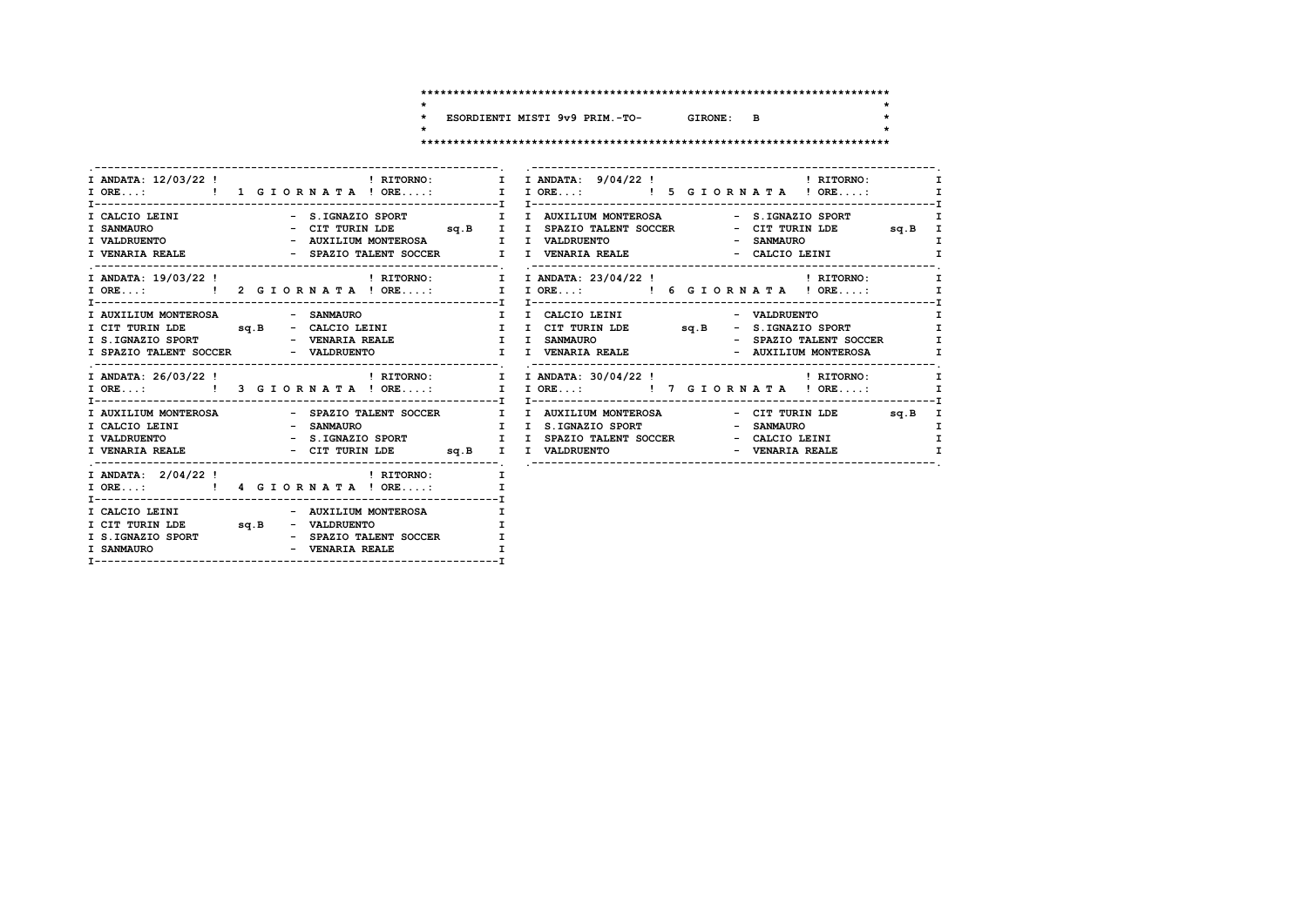|                           |                                                                     | ** ELENCO CAMPI DA GIOCO **                            |                      |     |                                   |  |
|---------------------------|---------------------------------------------------------------------|--------------------------------------------------------|----------------------|-----|-----------------------------------|--|
| COMITATO                  | PIEMONTE V.AOSTA   ** ESORDIENTI MISTI 9v9 PRIM.-TO-                | <b>GIRONE: B</b>                                       |                      |     |                                   |  |
|                           |                                                                     |                                                        |                      |     |                                   |  |
| SOCIETA'                  |                                                                     | CAMPO  DENOMINAZIONE CAMPO                             | LOCALITA' CAMPO      | ORA | INDIRIZZO                         |  |
|                           |                                                                     |                                                        |                      |     |                                   |  |
| CALCIO LEINI              |                                                                     | 9090   SINTETICO ADB C9 CITTADELLA C LEINI             |                      |     | DOM   10:00   VIA CARLO GREMO, 59 |  |
| <b>SANMAURO</b>           |                                                                     | 501   SINTETICO "PARCO EINAUDI N°2" SAN MAURO TORINESE |                      |     | DOM   11:30   PARCO LUIGI EINAUDI |  |
|                           | VENARIA REALE (Squadra Femminile)                                   | 1161   SINTETICO "DON MOSSO 4"                         | <b>VENARIA REALE</b> |     | 14:30   VIA S.MARCHESE            |  |
|                           |                                                                     |                                                        |                      |     |                                   |  |
| <b>AUXILIUM MONTEROSA</b> |                                                                     | 1201   SINTETICO                                       | TORINO               |     | 14:30   VIA PAISIELLO 37          |  |
|                           | CIT TURIN LDE sq.B(Squadra Femminile)   636   SINTETICO "CIT TURIN" |                                                        | <b>TORINO</b>        |     | DOM   16:00   CORSO FERRUCCI 63   |  |
| S.IGNAZIO SPORT           |                                                                     | 9057   SINTETICO ADB C9 S.IGNAZIO                      | TORINO               |     | 17:30   VIA MONFALCONE 150        |  |
|                           |                                                                     |                                                        |                      |     |                                   |  |
| SPAZIO TALENT SOCCER      |                                                                     | 799   SINTETICO "PELLERINA 1"                          | TORINO               |     | DOM   11:30   C.APPIO CLAUDIO 106 |  |
| VALDRUENTO                |                                                                     | 243   COMUNALE "ANTONIO MORELLO"                       | <b>DRUENTO</b>       |     | 15:00   VIA G.DONIZETTI 14        |  |
|                           |                                                                     |                                                        |                      |     |                                   |  |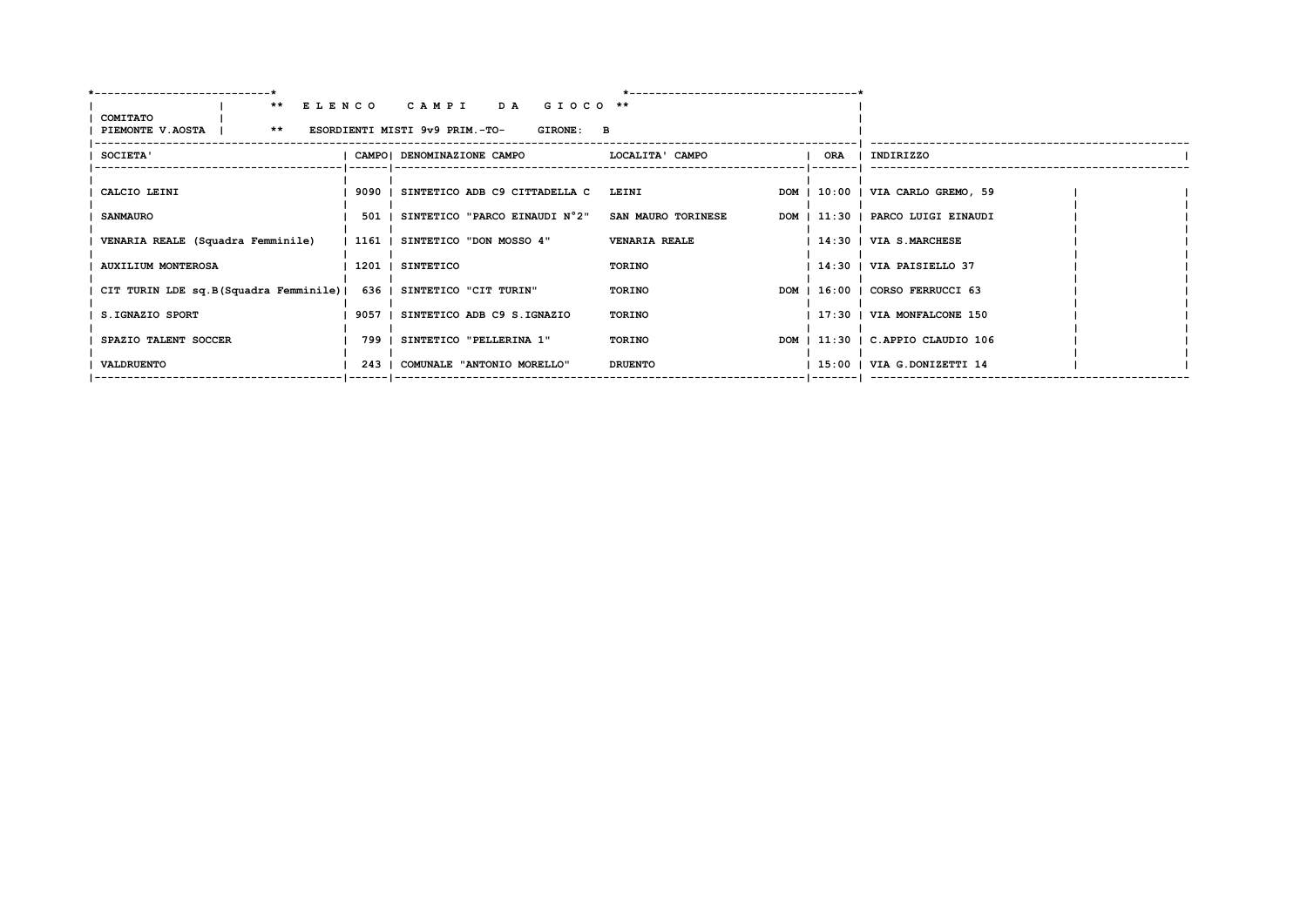$\star$ 

 $\star$ 

 $\star$ 

ESORDIENTI MISTI 9v9 PRIM.-TO- GIRONE: C  $\star$  $\ddot{\phantom{0}}$ 

|                                                                                                                                                                          | I ANDATA: 12/03/22 ! THE PRIORNO: I I ANDATA: 9/04/22 ! THE PRIORNO:                                                                                                                                                                             |
|--------------------------------------------------------------------------------------------------------------------------------------------------------------------------|--------------------------------------------------------------------------------------------------------------------------------------------------------------------------------------------------------------------------------------------------|
|                                                                                                                                                                          |                                                                                                                                                                                                                                                  |
|                                                                                                                                                                          | I ACCADEMIA REAL TORINO - CIT TURIN LDE          I I ACCADEMIA REBAUDENGO TO   - AUXILIUM VALDOCCO<br>$\mathbf{I}$<br>I.<br>$\mathbf I$<br>I FEMMINILE JUVENTUS TORINO - G.A.R. REBAUDENGO I I G.A.R. REBAUDENGO - CIT TURIN LDE<br>$\mathbf{I}$ |
|                                                                                                                                                                          | T                                                                                                                                                                                                                                                |
|                                                                                                                                                                          | I ACCADEMIA REBAUDENGO TO - ACCADEMIA REAL TORINO II I ACCADEMIA REAL TORINO - G.A.R. REBAUDENGO<br>$\mathbf{I}$<br>I AUXILIUM VALDOCCO COMO - FEMMINILE JUVENTUS TORINO I I CIT TURIN LDE COMO - AUXILIUM VALDOCCO<br>$\mathbf{I}$<br>I         |
|                                                                                                                                                                          | I ANDATA: 26/03/22! THITORNO: I I ANDATA: 30/04/22! THITORNO:<br>I                                                                                                                                                                               |
| I ACCADEMIA REBAUDENGO TO - G.A.R. REBAUDENGO     I I ACCADEMIA REBAUDENGO TO                                                                                            | - CIT TURIN LDE                                                                                                                                                                                                                                  |
|                                                                                                                                                                          |                                                                                                                                                                                                                                                  |
| I ACCADEMIA REAL TORINO - FEMMINILE JUVENTUS TORINO<br>I AUXILIUM VALDOCCO - G.A.R. REBAUDENGO<br>I CIT TURIN LDE - CENTROCAMPO<br>- ACCADEMIA REBAUDENGO TO<br>I DORINA | т                                                                                                                                                                                                                                                |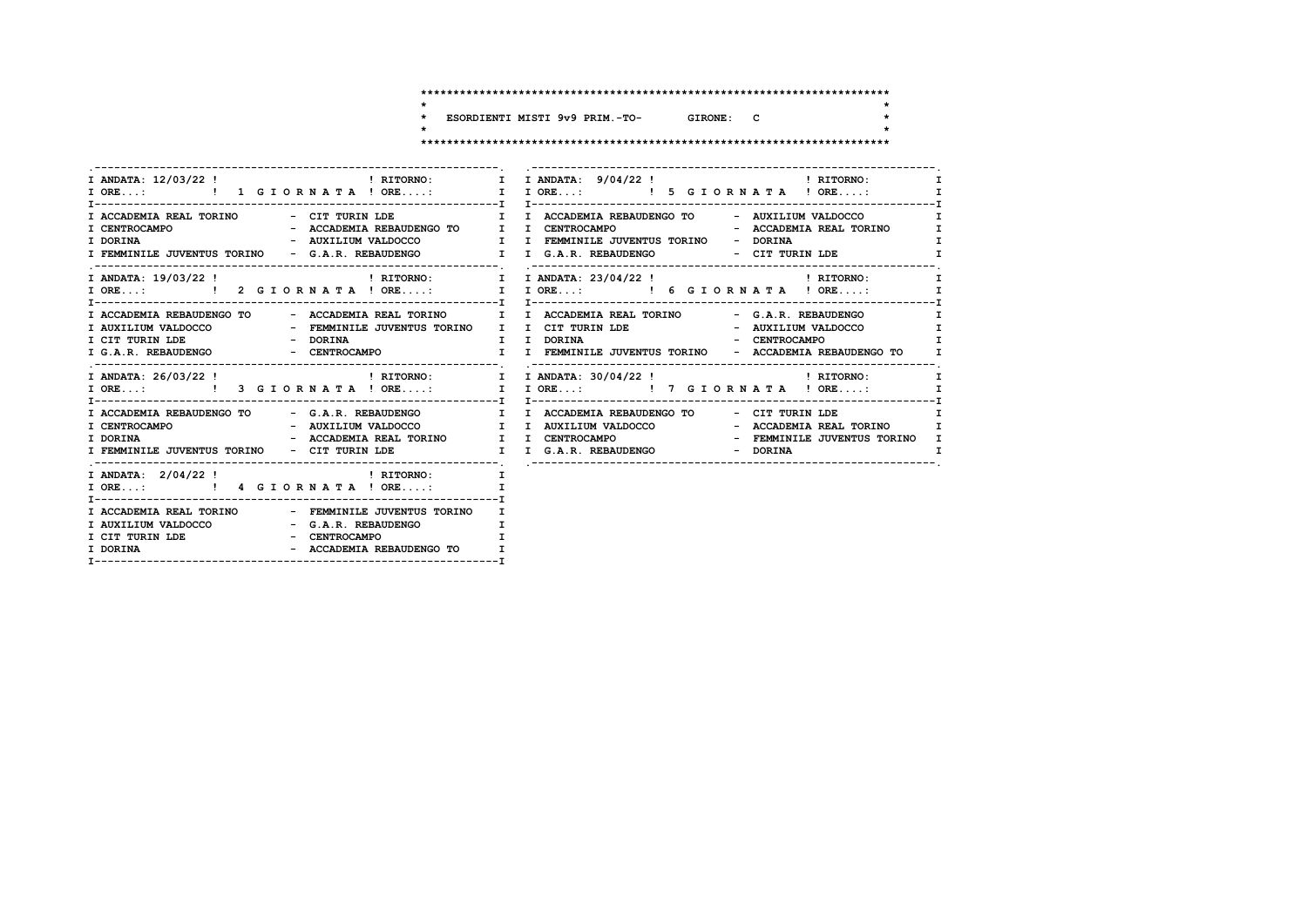| COMITATO                                             | ** ELENCO CAMPI DA GIOCO **                                      |               |                                      |  |
|------------------------------------------------------|------------------------------------------------------------------|---------------|--------------------------------------|--|
| PIEMONTE V.AOSTA   ** ESORDIENTI MISTI 9v9 PRIM.-TO- | <b>GIRONE: C</b>                                                 |               |                                      |  |
| <b>SOCIETA'</b>                                      | CAMPO  DENOMINAZIONE CAMPO                       LOCALITA' CAMPO |               | ORA   INDIRIZZO                      |  |
|                                                      |                                                                  |               |                                      |  |
| ACCADEMIA REAL TORINO                                | 1556   SINTETICO "SANTA RITA"                                    | TORINO        | 16:00   VIA TIRRENO 303              |  |
| <b>CENTROCAMPO</b>                                   | 684   SINTETICO "CENTROCAMPO"                                    | TORINO        | $17:30$   VIA PETRELLA $40$          |  |
| <b>DORINA</b>                                        | 1216   SINTETICO ADB C9 VARANO                                   | TORINO        | 14:30   VIA ALFONSO VARANO 64        |  |
| FEMMINILE JUVENTUS TORINO                            | 661   FACCIOLI                                                   | TORINO        | $15:00$   VIA FACCIOLI 72/A - TORINO |  |
| AUXILIUM VALDOCCO                                    | 1203   ORATORIO VALDOCCO ADB                                     | <b>TORINO</b> | 17:30   VIA SALERNO 12               |  |
| CIT TURIN LDE (Squadra Femminile)                    | 636   SINTETICO "CIT TURIN"                                      | TORINO        | 17:30   CORSO FERRUCCI 63            |  |
| G.A.R. REBAUDENGO                                    | 1079   SINTETICO "SEMPIONE"                                      | <b>TORINO</b> | 16:30   VIA GOTTARDO, 10             |  |
| ACCADEMIA REBAUDENGO TO                              | 9089   SINTETICO ADB C9 "REBAUDENGO"                             | <b>TORINO</b> | 17:00   CORSO VERCELLI, 206          |  |
|                                                      |                                                                  |               |                                      |  |
|                                                      |                                                                  |               |                                      |  |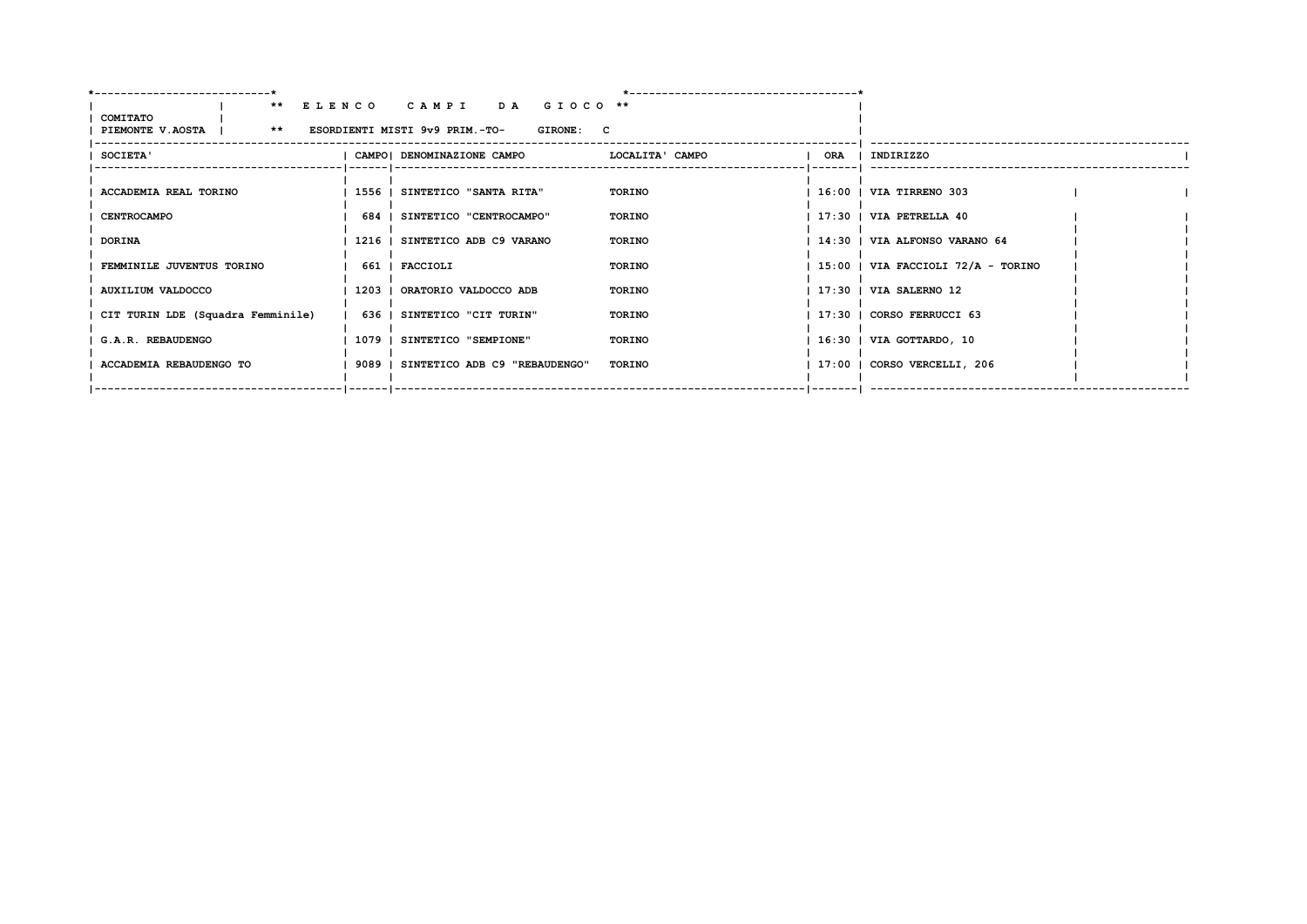$\star$ 

 $\star$ 

 $\star$ 

ESORDIENTI MISTI 9v9 PRIM.-TO- GIRONE: D  $\star$  $\overline{\phantom{a}}$ 

|                                                                                                                                                                        | I ANDATA: 12/03/22! THE PRITORNO: I I ANDATA: 9/04/22! THE PRITORNO:                                                                                                                                                                                       |                                                              |
|------------------------------------------------------------------------------------------------------------------------------------------------------------------------|------------------------------------------------------------------------------------------------------------------------------------------------------------------------------------------------------------------------------------------------------------|--------------------------------------------------------------|
| I NICHELINO HESPERIA                       CALCIO SANTENESE               I   I ACCADEMIA PERTUSA TORINO          MODERNA MIRAFIORI                                    | I SANTENA 2014 - BACIGALUPO I I SANTENA 2014 - ONNISPORT CLUB<br>I VIANNEY - ACCADEMIA PERTUSA TORINO I I VIANNEY - NICHELINO HESPERIA                                                                                                                     | $\mathbf{I}$<br>$\mathbf{I}$<br>$\mathbf{I}$<br>$\mathbf{I}$ |
|                                                                                                                                                                        | I ANDATA: 19/03/22 ! THEORNO: T I ANDATA: 23/04/22 ! THEORNO:                                                                                                                                                                                              | $\mathbf{I}$                                                 |
| I ACCADEMIA PERTUSA TORINO - SANTENA 2014              I I MODERNA MIRAFIORI                                                                                           | - CALCIO SANTENESE<br>T BACIGALUPO<br>T BACIGALUPO - ONNISPORT CLUB – I INICHELINO HESPERIA – SANTENA 2014<br>I CALCIO SANTENESE – VIANNEY – VIANNEY I UNNISPORT CLUB – ACCADEMIA PERTUSA TORINO I<br>I MODERNA MIRAFIORI – NICHELINO HESPERIA I I VIANNEY | $\mathbf{I}$                                                 |
|                                                                                                                                                                        | I ANDATA: 26/03/22! THEORNO: I I ANDATA: 30/04/22! THEORNO: I                                                                                                                                                                                              |                                                              |
|                                                                                                                                                                        | I BACIGALUPO                       ACCADEMIA PERTUSA TORINO     I   ACCADEMIA PERTUSA TORINO       NICHELINO HESPERIA                                                                                                                                      | I<br>$\mathbf{I}$<br>$\mathbf{I}$                            |
| I ORE: ! 4 G I OR N A T A ! ORE:<br>$\mathbf{I}$ and $\mathbf{I}$                                                                                                      |                                                                                                                                                                                                                                                            |                                                              |
| I CALCIO SANTENESE               - ACCADEMIA PERTUSA TORINO<br>I MODERNA MIRAFIORI - SANTENA 2014<br>I NICHELINO HESPERIA $-$ BACIGALUPO<br>I ONNISPORT CLUB - VIANNEY | $\mathbf{I}$                                                                                                                                                                                                                                               |                                                              |